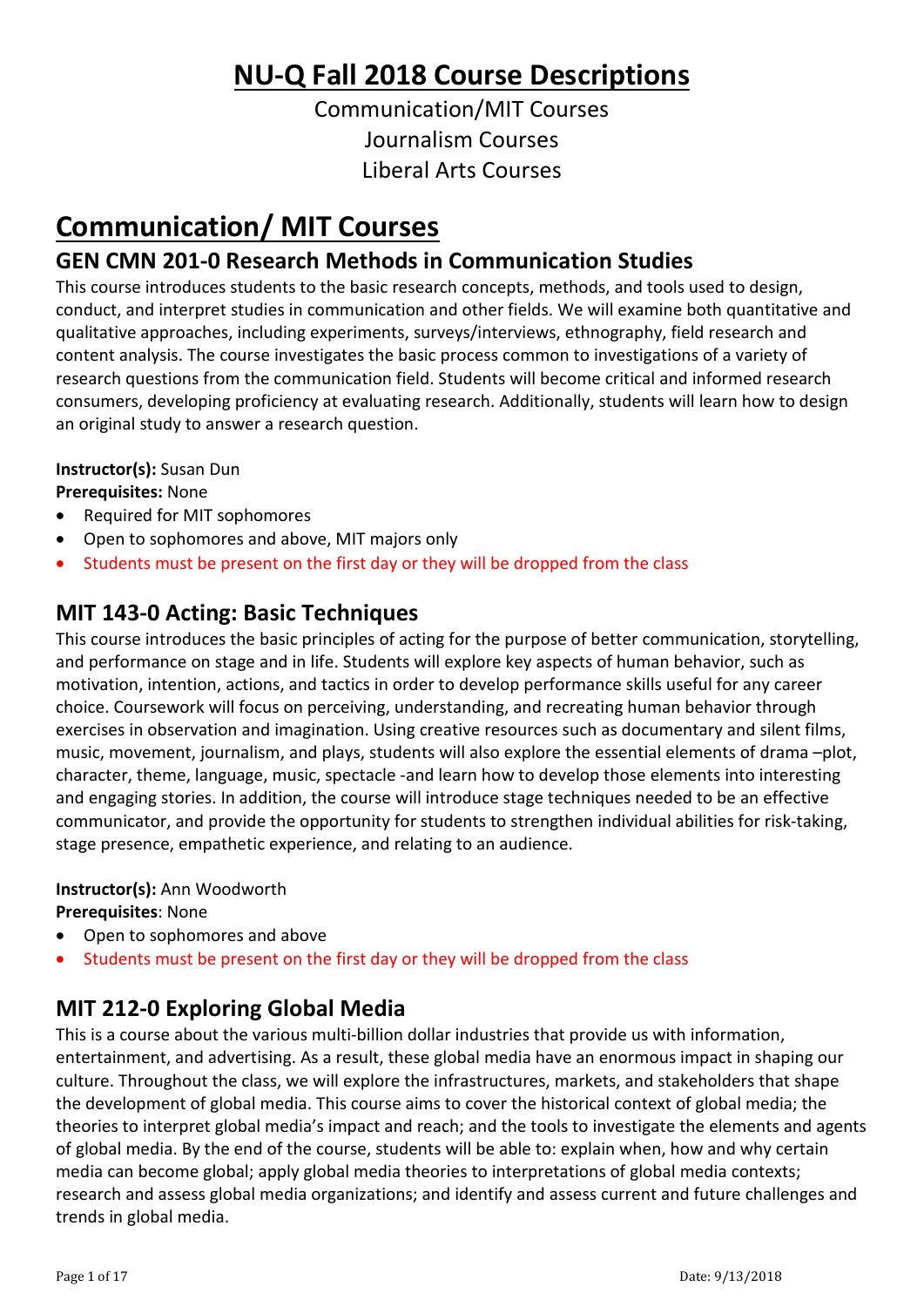#### **Instructor(s):** Jairo Lugo-Ocando **Prerequisites:** None

- Open to sophomores and above
- Open for cross-registration
- Satisfies Media and Politics Minor
- Students must be present on the first day or they will be dropped from the class

### **MIT 220-0 Analyzing Media Texts**

This course is an introduction to the study and structure of film and other moving-image media. We will define and examine the expressive and aesthetic power of the basic elements of the moving image. Specifically, the course will investigate—across a variety of different media, modes and genres, and historical periods—the fundamentals of production design and acting styles; cinematography, especially the shot and its composition; editing; sound; and narrative structure. The goals of the course are (1) to acquaint students with a vocabulary specific to film and other moving-image media; (2) to provide students with the critical tools required for analysis of the moving image; and (3) to develop student skills in writing and argument for humanistic inquiry. By the end of the course, students will be able to: (1) identify the elements of the moving image (e.g., kinds of camera movement) and of the soundtrack according to a standard glossary of technical terms; (2) recognize patterns of similarity, repetition, difference, and variation in the image and sound tracks and describe them in brief screening reports and essays; (3) relate those patterns to narrative structure, character psychology, or larger themes and ideas, and describe these relationships in a report or essay; (4) choose the most salient elements in a film in order to craft a written argument about how their patterns function within the meaning-making process of the film.

# **Instructor(s):** Pamela Krayenbuhl

- **Prerequisites:** None
- Open to freshmen only
- Open for cross-registration
- Satisfies Media & Politics Minor
- Students must be present on the first day or they will be dropped from the class

### **MIT 230-0 Understanding Media Contexts**

This course introduces students to ways of analyzing the social, cultural, economic, and political contexts in which people produce and consume media, especially television. Surveying foundational scholarship in television and new media theory, the class examines a range of critical approaches, including aesthetic/formal analysis, narrative criticism, ideological analysis, political economy, cultural criticism, and audience reception. Working to advance their analytical skills, students will practice using these approaches to examine issues of style, form, ideology, and identity (e.g., race, ethnicity, class, gender, sexuality, and nation) in a range of historical and contemporary television shows, commercials, and online videos. Ultimately, the goals of the course are 1) to acquaint students with a range of critical and methodological tools for analyzing the production, reception, and cultural meanings of television; and 2) to strengthen and expand students' understanding of diverse TV content, contexts, and convergences at different times in history.

#### **Instructor(s):** Kirsten Pike

- Open to sophomores and above
- Open for cross-registration
- Satisfies Media and Politics Minor
- Students must be present on the first day or they will be dropped from the class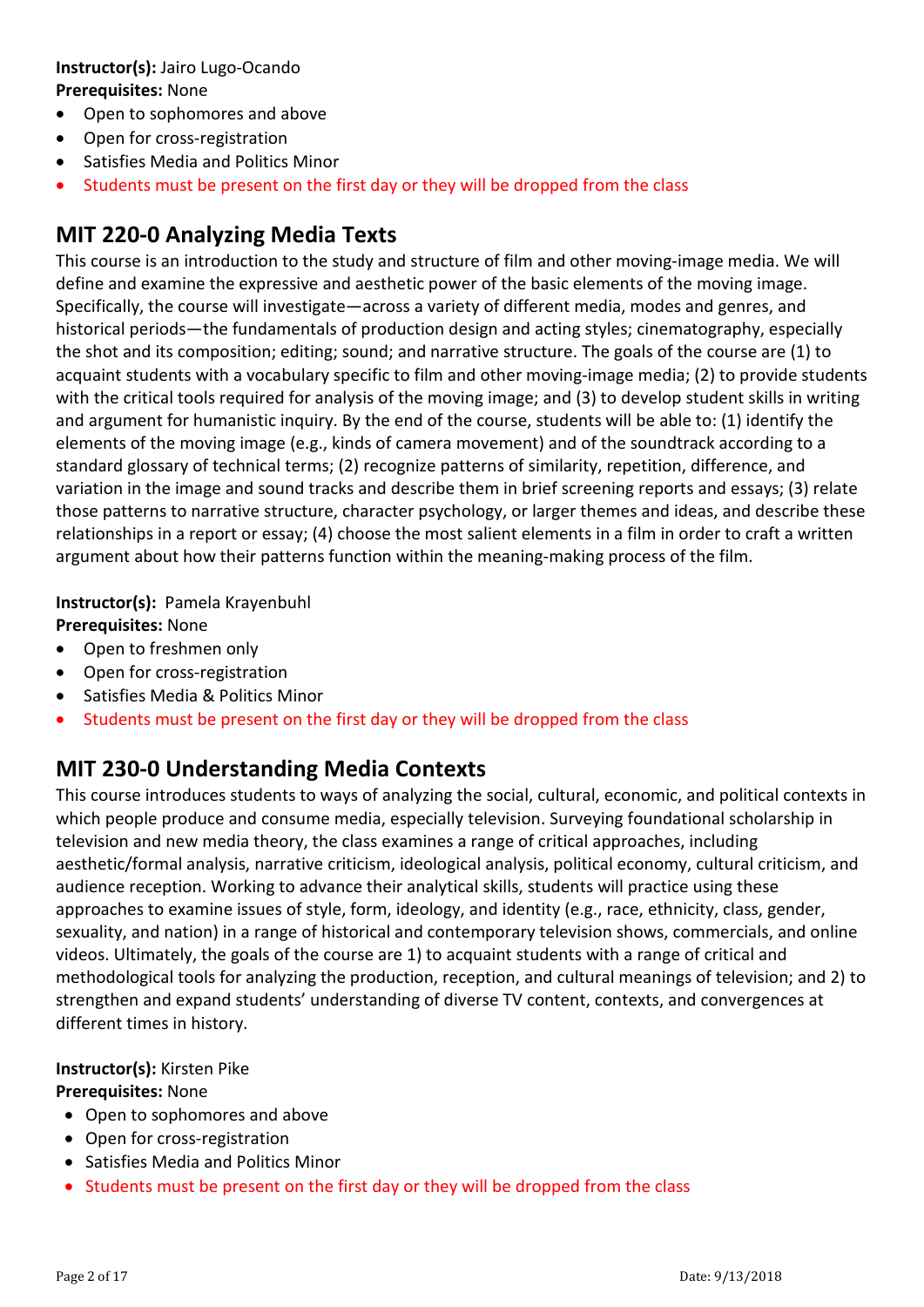## **MIT 260-0 Foundations of Screenwriting**

This course is designed to supply students with tools to expand and enrich their appreciation of all aspects of filmmaking, especially screenwriting. Students will prepare for entry into the professional world by learning how outside forces can influence the screenwriter's decisions. Through the practice of screenwriting, students will: (1) learn how to represent in words not only story, but also sound design, editing, visual design, and other elements of media making; (2) discover how core concepts of character, structure, plot, theme, and tone interact within existing and emerging media forms, and (3) explore a variety of films, topics, and exercises that will provide inspiration for a piece of original work of personal significance. By the end of the course, students will be able to: (1) write in professional screenplay style and format; (2) generate compelling scenes, characters, and stories, and distinguish between derivative, obvious choices and honest, original alternatives that affect and move an audience; (3) think like a screenwriter, applying the language of constructive screenplay development and criticism to their own work as well as to the work of others.

### **Instructor(s):** Sue Pak / Dana Atrach

**Prerequisites:** None

- Open to sophomores and above, MIT majors only
- Students must be present on the first day or they will be dropped from the class

## **MIT 339-0 Advanced Acting**

The goal of this course is to examine, develop, and create the necessary framework through which an actor communicates a playwright's specific style of drama to an audience; the class work will result in a public presentation. Having learned to create a character and to physically actualize the drama, the performer will then learn specific skills to effectively convey the drama. These are the necessary tools of technique that define a creative artist. The focus of all classwork is presented from the perspective of "Actor as Communicator." Students will be assessed on in-class exercises and improvisations; prepared performance assignments; repeated presentations of scene work; and a final Ensemble Showcase of scenes for a public audience.

#### **Instructor(s):** Ann Woodworth **Prerequisites:** MIT 143-0 **OR** MIT 243-0

- Open to sophomores and above
- Students must be present on the first day or they will be dropped from the class

## **MIT 349-0 Internship**

This course provides academic structure and guidance for professional internships being completed by students in the Communication Program. The course covers organizational communication and behavior topics, including: organizational cultures; working in teams; managing generational differences; effective workplace strategies; leadership and mentoring; work-life balance; ethics and soft skills; feedback and motivation; technology in the workplace; networking; and starting life as young professional. In this seminar-style class, we discuss the readings and their relationship to events in the job sites; students share their progress reports, questions, and concerns about the work they are completing in various mediarelated jobs. Students are encouraged to explore the links and gaps between what they have learned in the classroom and what they are learning in the workplace, thereby developing their professional skills while deepening their academic experiences. Students are evaluated on a written final project and presentation and by their work site supervisor, as well as their weekly written responses to the readings, which should show a clear understanding of the readings as well as thoughtful application to the work site.

#### **Instructor(s):** Susan Dun **Prerequisites:** None

• Open to junior and above, MIT majors only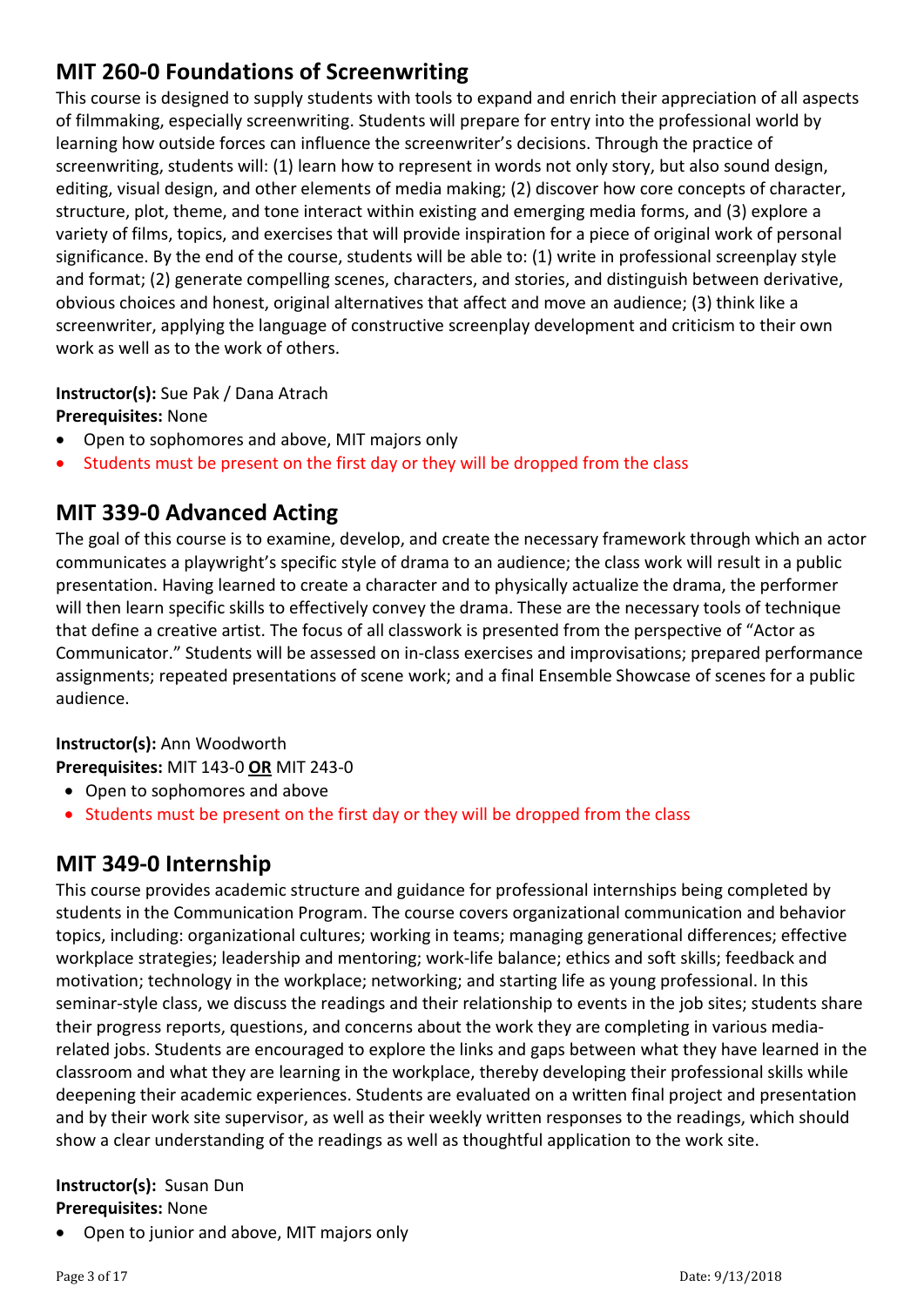- Students may register for 1-4 units with the instructor's permission
- Instructor permission is required; students should write the instructor for permission to register at s-dun@northwestern.edu
- Students must be present on the first day or they will be dropped from the class

### **MIT 355-0 Audience Analysis**

Students will be given an overview of audience research starting from the beginning of the twentieth century until today. They will explore the changing scholarly approaches to understand media audiences, while at the same time examining the changing views of society. Students will explore different notions surrounding the power and influence of mass media. Students will also examine prominent research conducted by media scholars to understand audiences, with additional focus on Arab audience research.

### **Instructor(s):** Miriam Berg

**Prerequisites:** GEN\_CMN 201-0

- Open to juniors and above
- Students must be present on the first day or they will be dropped from the class

### **MIT 360-0 Topics in Media Writing: Writing the Web Series**

This class is designed for students who seek to write and develop a web series. Through discussions, workshops and in-class viewings, students will learn to: (1) master the essentials of strong, visual storytelling, (2) negotiate the constraints of the web series format, and (3) analyze aspects of successful web series as models for their own work. By the end of the course, students will be able to (1) develop engaging characters that can sustain a series and generate believable conflict, (2) workshop and revise their own work as well as effectively analyze the work of others, and (3) complete a polished, original 5 episode webseries.

### **Instructor(s):** Susan Pak

**Prerequisites:** MIT 260-0 **OR** MIT 298-0 Introduction to Playwriting

- Open to juniors and above, MIT majors only
- Students must be present on the first day or they will be dropped from the class

### **MIT 360-0 Topics in Media Writing: Writing the Comedy Feature**

When you write for comedy, you should never try to be funny. The "funny" stuff should arise from the situations, the characters, and the story itself. In this class, we will look at the different types of comedy and the tools and elements used to create them. We will apply these techniques to your own feature length comedy script. This class is for students who want to build a solid foundation for a great, funny screenplay; expand their screenwriting skill into the comedy genre; or who want to be more confident adding humorous moments to their dramatic screenplay.

#### **Instructor(s):** Dana Atrach

**Prerequisites:** MIT 260-0 or MIT 298-0 Introduction to Playwriting

- Open to juniors and above, MIT majors only
- Students must be present on the first day or they will be dropped from the class

### **MIT 379-0 Topics in F/V/A Production: Short Film Production**

The relationship between a film's Producer and Director is a crucial one, requiring communication, trust and knowing exactly what each other's role is. Upon registering for the class, students will be required to identify how they wish to participate – either as a Producer or Director. The class size is limited to 16, with 8 Producer slots and 8 Director slots. All students are required to bring several short screenplays that they have an interest in producing or directing to the first day of class. The screenplays may be ones that the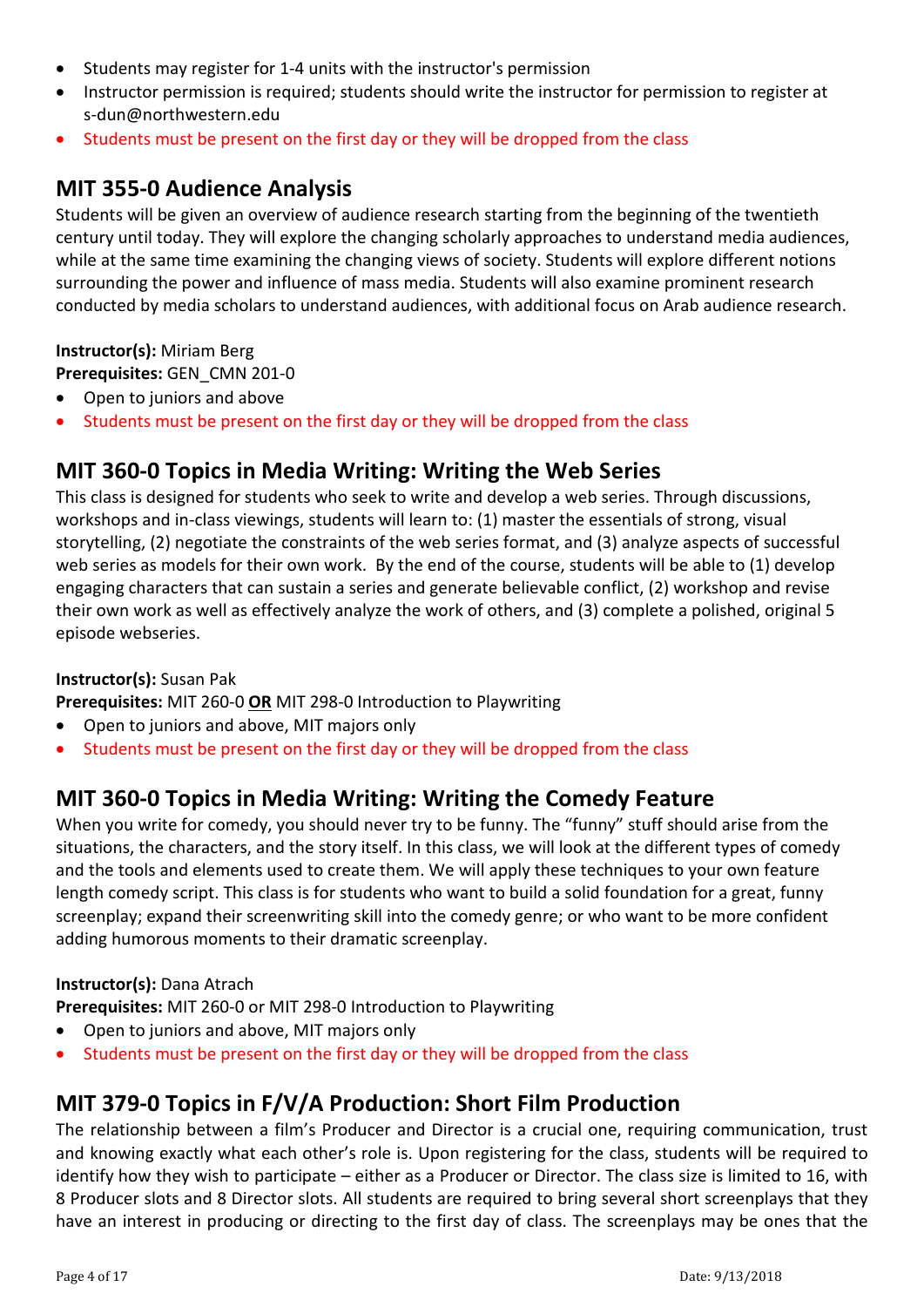students have written themselves or they may be written by others not in the class, however author approval will be required. Students will be partnered in Producer-Director teams based on their shared interest in a particular screenplay, and a mutual desire to work together. Once the teams and projects are determined, the Producers and Directors will have assignments related to their combined and individual roles with regards to Development and Pre-production of their short film. Importantly, each team will create a trailer or teaser for their film. By the end of the class, all students should be prepared to take their projects into the next phase: production.

### **Instructor(s):** Rana Kazkaz

**Prerequisites:** MIT 190-0

- Open to sophomores and above, MIT majors only
- Students must be present on the first day or they will be dropped from the class

## **MIT 388-0 Internet and Society**

The Internet affects every society and culture on earth. This class surveys a range of theoretical, historical and technological issues that the Internet poses to society. At its core, this class asks students to critically think about the question "Who controls the Internet?" Students develop a broad familiarity with a range of issues and problems related to the impact of the Internet on society through directed readings and discussion. Students also hone their research and writing skills through independent research projects on Internet topics of interest throughout the course. The goals of this course are to 1) familiarize students with the macroeconomic, social, and political effects of the internet, 2) develop intellectual curiosity by supporting directed student research and 3) provide students with intellectual frameworks to consider internet policy.

### **Instructor(s):** Banu Akdenizli

#### **Prerequisites:** None

- Open to sophomores and above
- Open for cross-registration
- Satisfies Media & Politics Minor
- Students must be present on the first day or they will be dropped from the class

## **MIT 390-0 Directing: Directing the Camera**

Directing the Camera is a workshop-based course designed to explore the expressive potential of the camera in dramatic filmmaking. The goal is to explore the relationship between the actor, the setting, and the frame in order to create a clear, powerful experience for viewers. Through the filming/taping of assigned scenes, and the screening of film and television clips, the course explores directorial choices, including: staging actors for the camera, visual grammar, framing and movement, coverage, mise-en-scene, editing, and genres.

**Instructor(s):** Marco Williams **Prerequisites:** MIT 190-0

- Open to sophomores and above, MIT majors only
- Students must be present on the first day or they will be dropped from the class

### **MIT 392-0 Documentary Production**

In two lectures per week and outside field work, this course will cover the basics of documentary production with an emphasis on the creation of short documentaries, as well as the history of the genre. Using advanced cameras, professional location audio recording equipment, and Adobe Premiere Pro computer editing, you will create engaging, meaningful, creative non-fiction media. Concurrently throughout the semester, your inquiry, discovery, and mastery will be firmly grounded in the history and scholarship of American and international documentaries from the early part of the 20th century to today.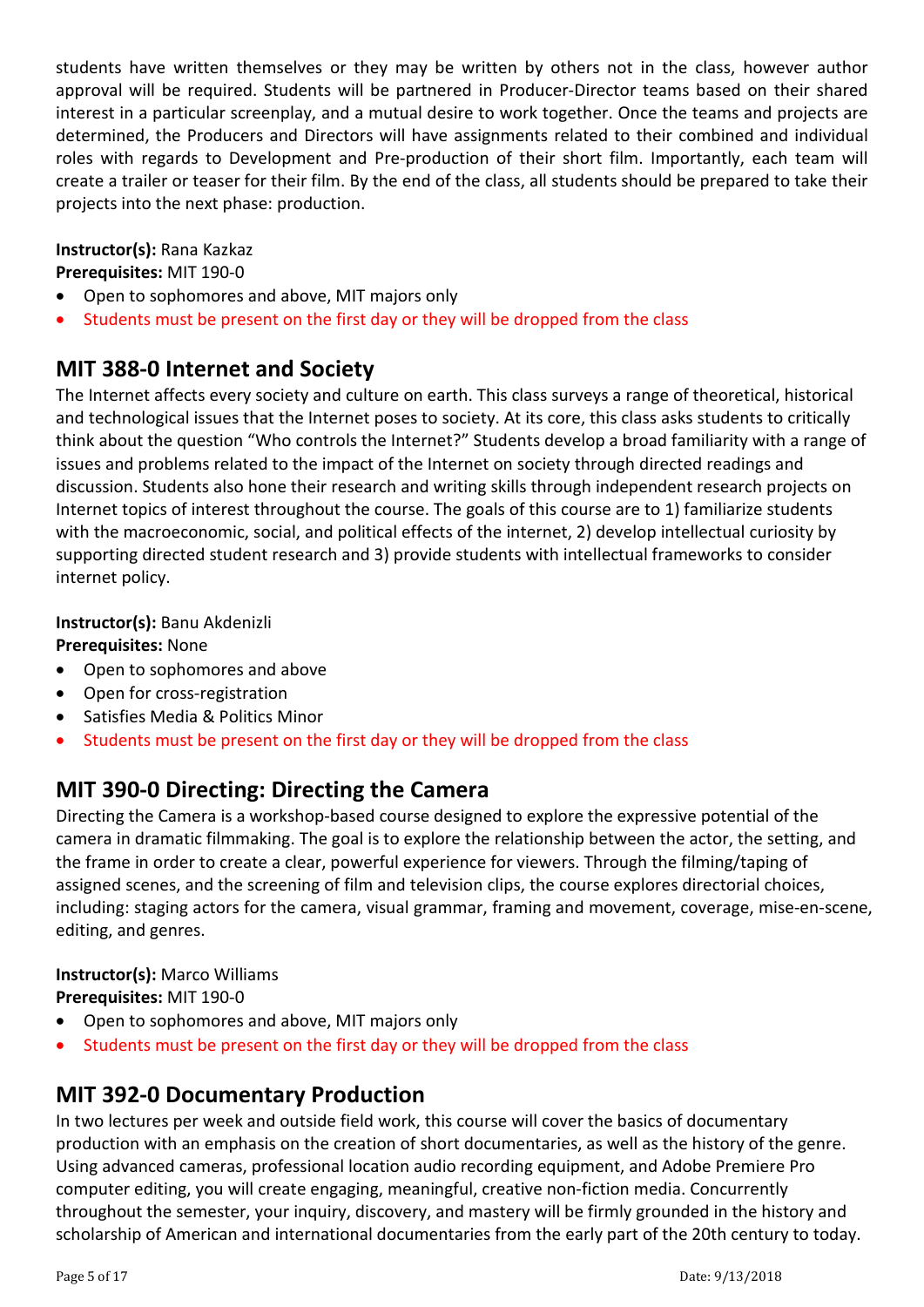### **Instructor(s):** Danielle Beverly

#### **Prerequisites:** MIT 190-0

- Open to sophomores and above, MIT majors only
- Students must be present on the first day or they will be dropped from the class

## **MIT 398-0 Undergraduate Seminar: Media Management**

Competent management is a top priority for media companies due to growing competition and market uncertainty caused by digital disruption. This course introduces core concepts and issues that include types of management (strategic, operational, developmental, stakeholder), levels (executive, middle, line), key principles (control, release, leadership, participation), and institutional factors (cultures, norms and values). Students will learn what managers actually manage (people, processes, products, resources, other managers and themselves) and understand the work, challenges and satisfactions of being a manager in a media company, both as a unique enterprise in the creative industries and as a common set of competencies that apply to all organizations. Students will understand essential principles and practices of managing a creative, expert organization and learn why coordination and integration are complicated. After the course students will understand what a career in media management requires and entails for success.

### **Instructor(s):** Gregory Ferrell Lowe

#### **Prerequisites:** None

- Open to sophomores and above
- Open for cross-registration
- Students must be present on the first day or they will be dropped from the class

### **MIT 398-0 Undergraduate Seminar: Media & Public Diplomacy**

This course is an overview of the role of media and communication in public diplomacy and the rise of soft power as an instrument used by states and non-state actors to communicate, understand, and influence attitudes and behaviors. Public Diplomacy has been long regarded as an important tool in building and managing relationships; it influences thoughts and actions in the international arena via three major components: the government, the media, and public opinion. The media have played an integral role shaping and influencing images of countries through news or entertainment programming. With the advent of globalization and new communication technologies, the field has seen further changes, most significantly the increasing significance of the use of social media in global politics and social movements. Some of the particular themes explored in this course are: (1) social media and digital diplomacy; (2) the difference between propaganda and soft power; (3) international broadcasting; (4) culture and exchange diplomacy. By the end of the course, students will be able to: (1) identify how public diplomacy and the media interact; (2) recognize major concepts related to public/digital diplomacy and public opinion; (3) analyze the evolving role of state and non-state actor's practices of soft power.

#### **Instructor(s):** Banu Akdenizli **Prerequisites:** None

- Open to sophomores and above
- Open for cross-registration
- Satisfies Media & Politics Minor
- Students must be present on the first day or they will be dropped from the class

### **MIT 398-0 Undergraduate Seminar: Women & Documentary**

This course will explore some of the most potent, groundbreaking, funny, inspiring, and thought-provoking international documentaries directed by women. Social justice, autobiographical, cinema verite, hybrid, and traditional forms of documentary are featured to examine topics such as gender, race, art, history, philosophy, and the environment. Arab, Asian, American, Latin American, European, and African women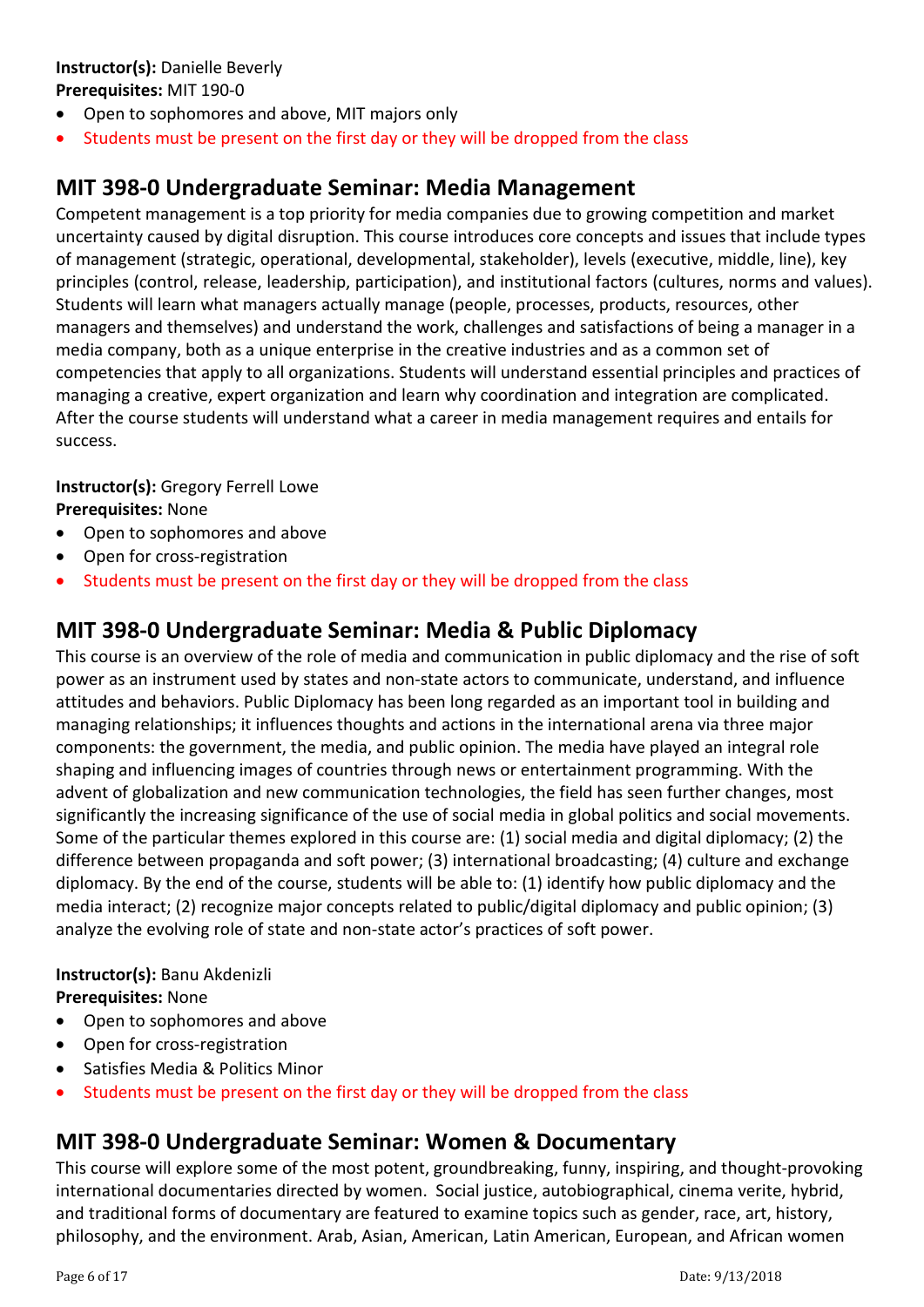filmmakers are included. From Academy-Award winners, to a girl with a toy camera – you'll find them all in this course. This lecture course requires no production skills. Final projects may be either a research paper, or a digital project.

**Instructor(s):** Danielle Beverly

### **Prerequisites:** None

- Open to sophomores and above
- Open for cross-registration
- Satisfies Media & Politics Minor
- Students must be present on the first day or they will be dropped from the class

# **Journalism Courses**

### **GEN CMN 202-0 News and Numbers**

Introduction to statistics for journalism students. Students will discuss ways to detect fraud in government data, methods for dissecting academic research from scholarly journals (as well as research promoted in press releases), and strategies for reporting numbers to a mass audience, among other skills. Students will become deeply familiar with SPSS software. Covered topics include those common in general statistics courses, including the Central Limit Theorem, descriptive and inferential test statistics, correlation, One-Way and Two-Way Analyses of Variance, and multiple regression. Specific attention is given to challenges journalists encounter in reporting numbers.

#### **Instructor(s):** Justin Martin

**Prerequisites:** None

• Open to sophomores and above, Journalism majors only

### **JOUR 101-0 Introduction to Journalism**

This course provides an overview of journalism fundamentals and will explore how news is defined, reported, written and produced for print, broadcast and online media platforms. Journalism 101 is designed to not only introduce students to journalism, but is tailored to help students begin to develop their own skills in producing content across a variety of platforms for news, sports, business and current affairs.

### **Instructor(s):** Marci Brown

### **Prerequisites:** None

- ABP students only
- Open for cross-registration

### **JOUR 201-0 Journalistic Storytelling Across Media**

Students will produce a range of journalism stories across a variety of forms and platforms: writing for print and digital outlets, as well as creating audio, video and interactive graphics. You will also learn how to amplify your storytelling by tapping into social media tools to reach, attract and interact with a wider audience. This class is conducted in a collaborative atmosphere within a newsroom environment to produce stories prepared for the digital age. You will develop a strong sense of journalistic news judgment and be prepared to learn advanced areas of reporting and storytelling in future classes. This course builds on the introductory experiences in journalism received and techniques learned in your first year, developing these to master basic skills of journalism used in every storytelling format. These include news judgment, information gathering (including sourcing, discovering and covering different kinds of news, interviewing techniques, practices of inclusion and sensitivity); constructing stories (including leads, story structure, using quotes, using data to tell a story, assessing information); editing and presentation (grammar, punctuation, AP style, voice, tone and clarity); and visual literacy and presentation. This course emphasizes the critical practices of ethical journalism and deadline reporting and storytelling. The course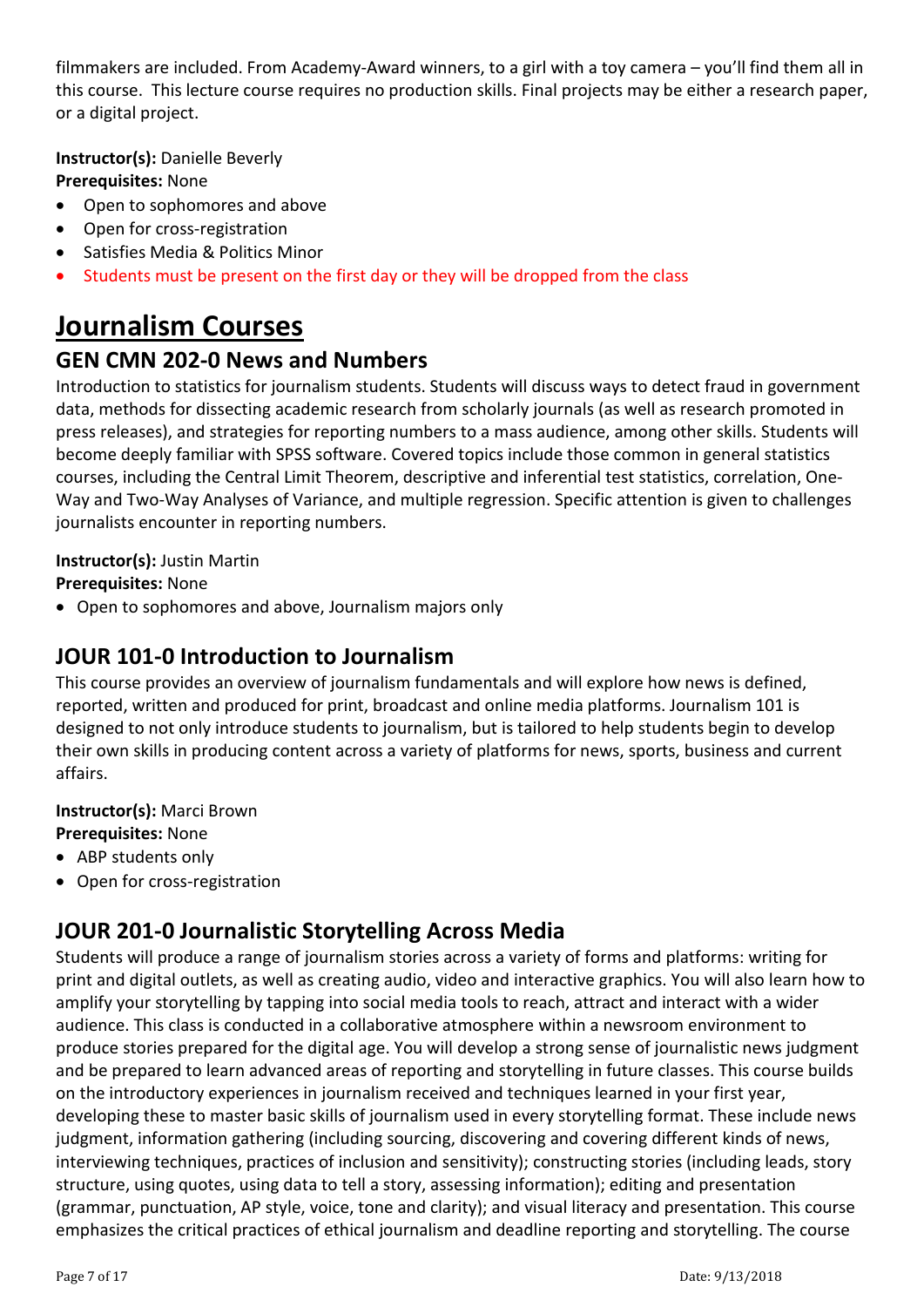also expands students' experience and skills in the use of multi-platform tools needed for effective, relevant and engaging storytelling for specific audiences. Professors will guide students in their continued development of reporting, interviewing, writing and researching with a sophisticated audience understanding using text, photos, audio and video for print, broadcast and/or digital platforms.

**Instructor(s):** Mary Dedinsky & Abraham Abusharif **Prerequisites:** JOUR 202-0

• Open to sophomores only, Journalism majors only

## **JOUR 202-0 Journalism in the Digital World**

This course begins your exploration of a field that is constantly transforming yet strives to remain true to asset of time-tested fundamentals. We will explore essential questions about journalism and strategic communication: its purpose(s), its techniques and what makes it valuable. Once those foundations are laid, we will examine digital technology's impact on journalism, including the essential role social media and mobile technology play. In the final weeks, you will work as journalists to cover a real news story from multiple perspectives. Working in a newsroom setting, you will gather information and produce content for social media and mobile platforms.

**Instructor(s):** Andrew Mills (Lec/Lab) and Christina Paschyn (Lab) **Prerequisites:** None

• Open to freshmen only

## **JOUR 313-0 Conceptualizing An App (5 Weeks) \*\*\*CANCELLED\*\*\***

Focus on the tools, methodologies and programs used by companies to develop, justify, deploy and measure their social and mobile marketing programs. Development of complete social marketing programs for actual companies using best practices, including social monitoring, web analytics, social marketing systems, blogs, Twitter, Google Plus, LinkedIn and other tools.

#### **Instructor(s):** Amy Sanders

#### **Prerequisites:** None

**Co-requisites:** JOUR 314-0 and JOUR 315-0

- Open to juniors and above, Journalism majors only
- This course carries 0.34 NU-Q units
- Open for cross-registration
- To earn "1 unit", students must register in all *3 courses:* JOUR 313-0, JOUR 314-0 and JOUR 315-0

### **JOUR 314-0 Storytelling Tools (5 Weeks) \*\*\*CANCELLED\*\*\***

Focus on the tools, methodologies and programs used by companies to develop, justify, deploy and measure their social and mobile marketing programs. Development of complete social marketing programs for actual companies using best practices, including social monitoring, web analytics, social marketing systems, blogs, Twitter, Google Plus, LinkedIn and other tools.

#### **Instructor(s):** Amy Sanders

#### **Prerequisites:** None

**Co-requisites:** JOUR 313-0 and JOUR 315-0

- Open to juniors and above, Journalism majors only
- This course carries 0.34 NU-Q units
- Open for cross-registration
- To earn "1 unit", students must register in all *3 courses:* JOUR 313-0, JOUR 314-0 and JOUR 315-0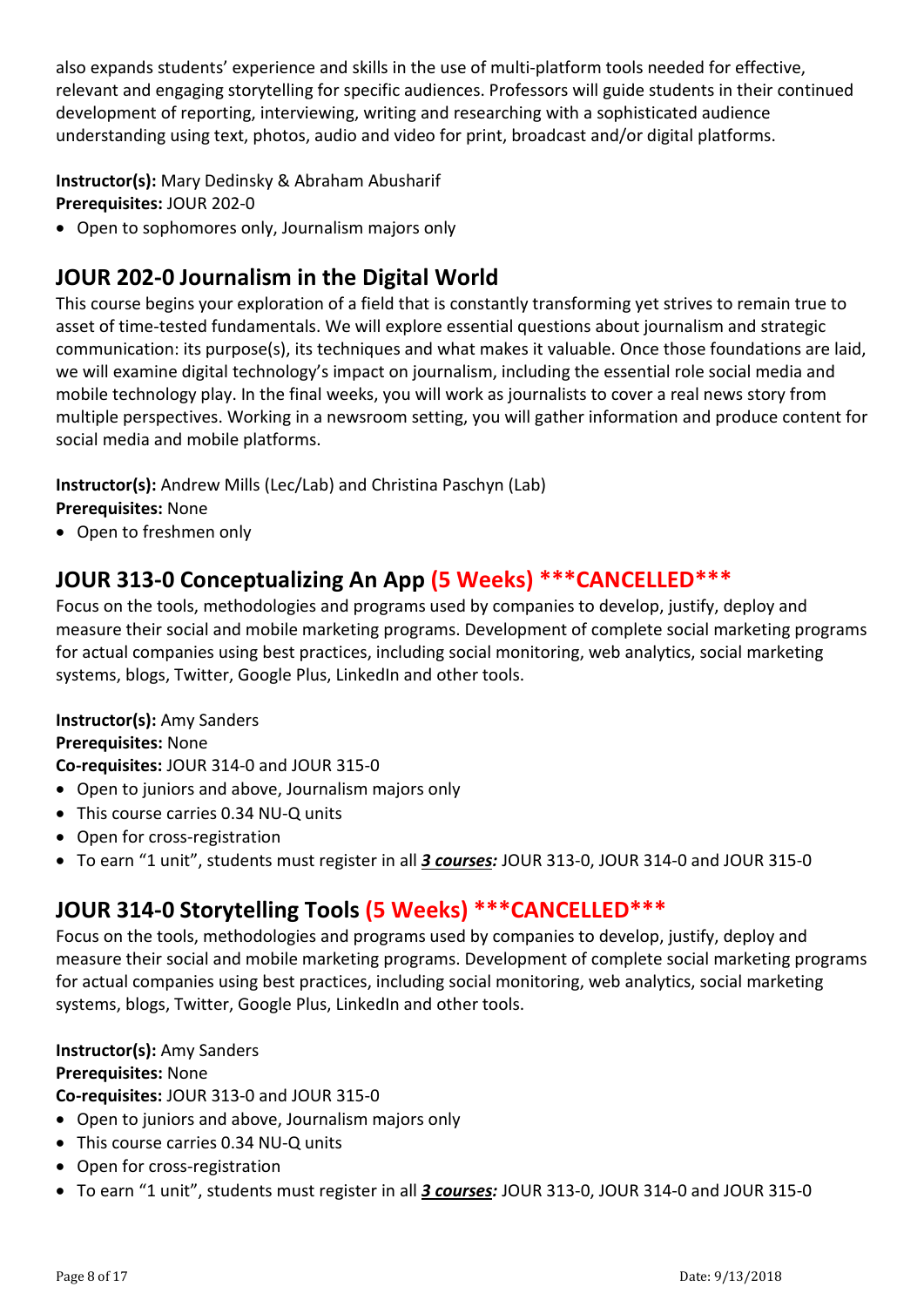## **JOUR 315-0 Magazine Design (4 Weeks) \*\*\*CANCELLED\*\*\***

Focus on the tools, methodologies and programs used by companies to develop, justify, deploy and measure their social and mobile marketing programs. Development of complete social marketing programs for actual companies using best practices, including social monitoring, web analytics, social marketing systems, blogs, Twitter, Google Plus, LinkedIn and other tools.

#### **Instructor(s):** Amy Sanders **Prerequisites:** None

**Co-requisites:** JOUR 313-0 and JOUR 314-0

- Open to juniors and above, Journalism majors only
- This course carries 0.34 NU-Q units
- Open for cross-registration
- To earn "1 unit", students must register in all *3 courses:* JOUR 313-0, JOUR 314-0 and JOUR 315-0

## **JOUR 321-0 Storytelling: Magazine and Feature Writing**

Magazine and Feature Writing students will be introduced to the editorial flank of the magazine world (online and print)—a vast and storied part of not just journalism but public debate, controversy, and exchange of ideas. Students will be introduced to and learn how to write and edit various "kinds" of magazine stories. Though they originated in print magazines (and still do so in a surprisingly robust way), these story types have survived the transition to online publications to an important extent. (We will discuss the differences between online stories and print.) This is a writing-emphasized, editing-dependent and reporting-based class. You will learn important skills and will be shown an expansive venue for your story ideas, storytelling abilities and, of course, your unique writing style and voice. By this point in the journalism program, students are expected to have advanced writing skills so that we may focus more on the various structures and approaches to magazine writing. Students are expected to develop their story ideas (in close consultation with your instructor and classmates) and find sources required to produce interesting and well-told stories. Also, you will produce your own multi-media accompaniments to your stories. As such, you will be introduced to open-source offerings that permit students to design creative art concepts intended to accompany their written pieces. An example is the work done by Medill's Knight lab.

### **Instructor(s):** Abraham Abusharif

**Prerequisites:** JOUR 301-0 **OR** JOUR 301-1 with a C or better

• Open to Juniors and above, JOUR majors only

### **JOUR 323-0 Video Journalism – Studio Production & Video Journalism**

Broadcast Production will cover techniques of gathering, reporting, and producing video news with special emphasis on production and writing. This will be accomplished through lecture/discussion, exercises and projects. Upon completion of this course students should be able to gather and produce quality audio and video packages for news, features and documentary programs. They should be able to write/produce short newscasts and edit on Adobe Premier CS6. They will understand the role, function of, and significance that mobile phones and other portable devices have in today's media environment. They will also be comfortable presenting and reporting for live broadcast.

#### **Instructor(s):** Miriam Berg **Prerequisites:** None

- Open to juniors and above
- Open for cross-registration

## **JOUR 370-0 Media Law & Ethics**

Introduces students to the basic legal concepts necessary to produce content responsibly in a global environment. Students develop a basic understanding of principles of freedom of speech and freedom of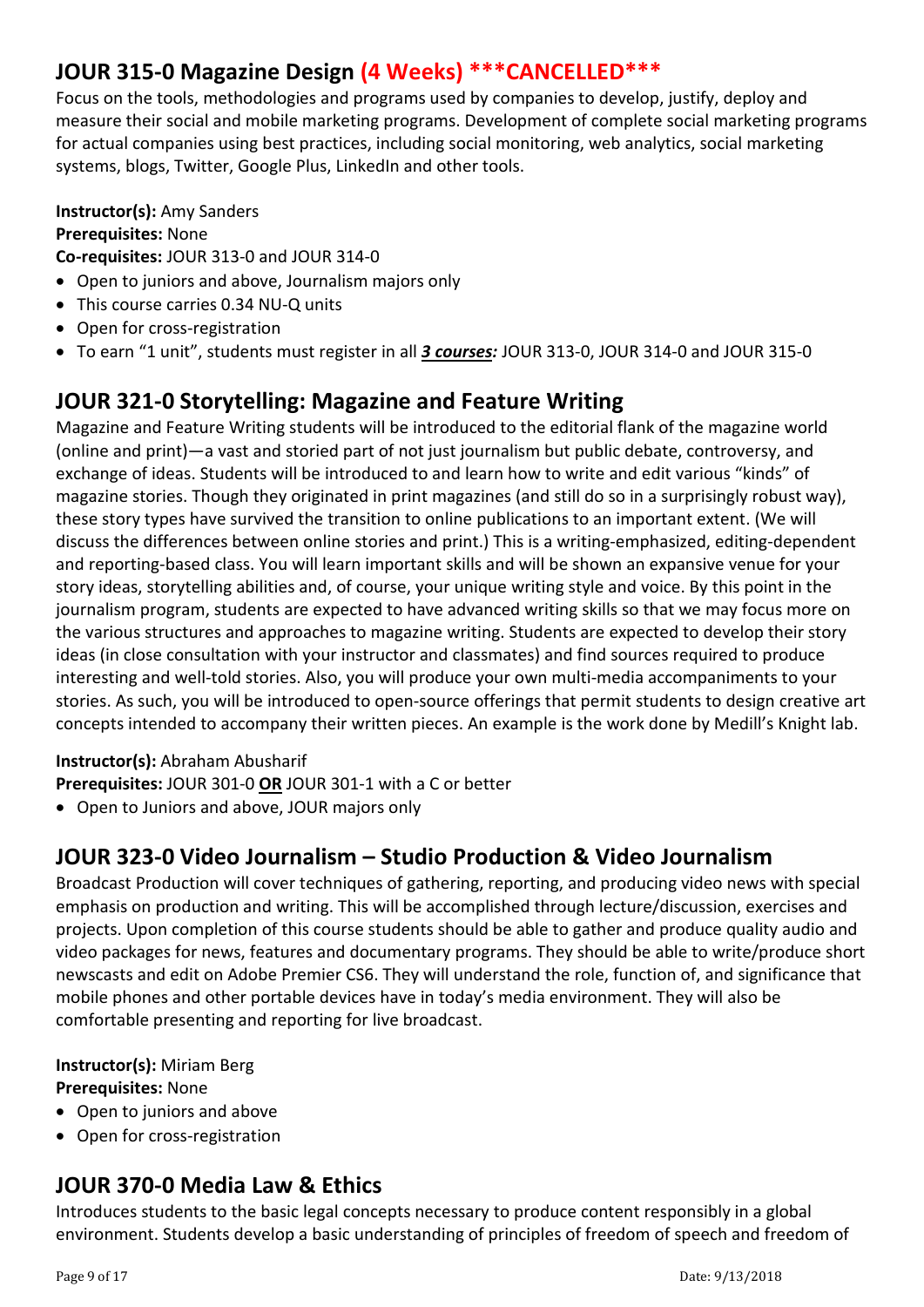the press through the study of government structures, defamation, intellectual property protection and invasion of privacy.

**Instructor(s):** Craig LaMay / Amy Sanders **Prerequisites:** None

- Open to juniors and above
- Priority to Journalism students who will be on residency in the spring

## **JOUR 390-0/MIT 398-0 Special Topics: Data Visualization for Journalism & Communication**

Teaches techniques for creating data visualizations for news reporting, documentary films, marketing communication, non-profit issue awareness, and more. A significant part of the course also reviews research at the intersection of visual communication and psychology, and you will study theories and scholarship on the nature of data imaging humans find visually arresting and informative, and also ask why. Some of the visualizations you may create are interactive tools like maps, timelines, treemaps, and timelapse visualizations, as well as static charts and infographics. You will create data visualizations for project ideas you generate yourself, as well as contribute to a larger, single class project that compiles and visualizes data on a topic of importance in Qatar. The course is open to journalism and communication majors of sophomore standing or higher.

**Instructor(s):** Justin Martin

**Prerequisites:** JOUR 202-0

- Sophomores and above
- Open for cross-registration

### **JOUR 390-0 Special Topics: Sports Writing and Reporting**

Beginning in fall 2018, Qatar will become a center for international sports reporting – Qatar can officially brand and promote the 2022 World Cup after the 2018 Cup ends in July – and this course is for students who want to do sports journalism in Qatar, a unique environment for both sports and journalism. "Sports journalism" can be divided roughly between sports writing and sports reporting, and we read and do both. As reporters, you will produce content on deadline, preparing game stories and features, and learning social media as it is most commonly used in live game coverage. As sportswriters, you will prepare features, profiles and columns. Finally, we will examine some of the new forms of sports journalism now vying for audience and advertiser attention, including streaming team content, athlete and fan media, and what they mean for sports journalism in more traditional media.

**Instructor(s):** Craig LaMay **Prerequisites:** JOUR 202-0 **•** Juniors and above

### **STRATCOM 303-0 Introduction to Strategic Communication**

Introductory course in which students learn about the fundamentals of strategic communication; become familiar with strategic communication practices such as advertising, public relations, branding, corporate communication, promotions, social media marketing, and mobile marketing; understand the integrated approach to IMC (Integrated Marketing Communications); explore issues shaping the practice of strategic communication such as ethics and industry regulations; discover career opportunities and types of jobs in strategic marketing communications in the non-profit sector, the private sector, or the government.

#### **Instructor(s):** George Anghelcev **Prerequisites:** None

- Open to sophomores and above
- Students who have earned credit for IMC 330-0 or IMC 303 may not earn credit for STRATCOM 303-0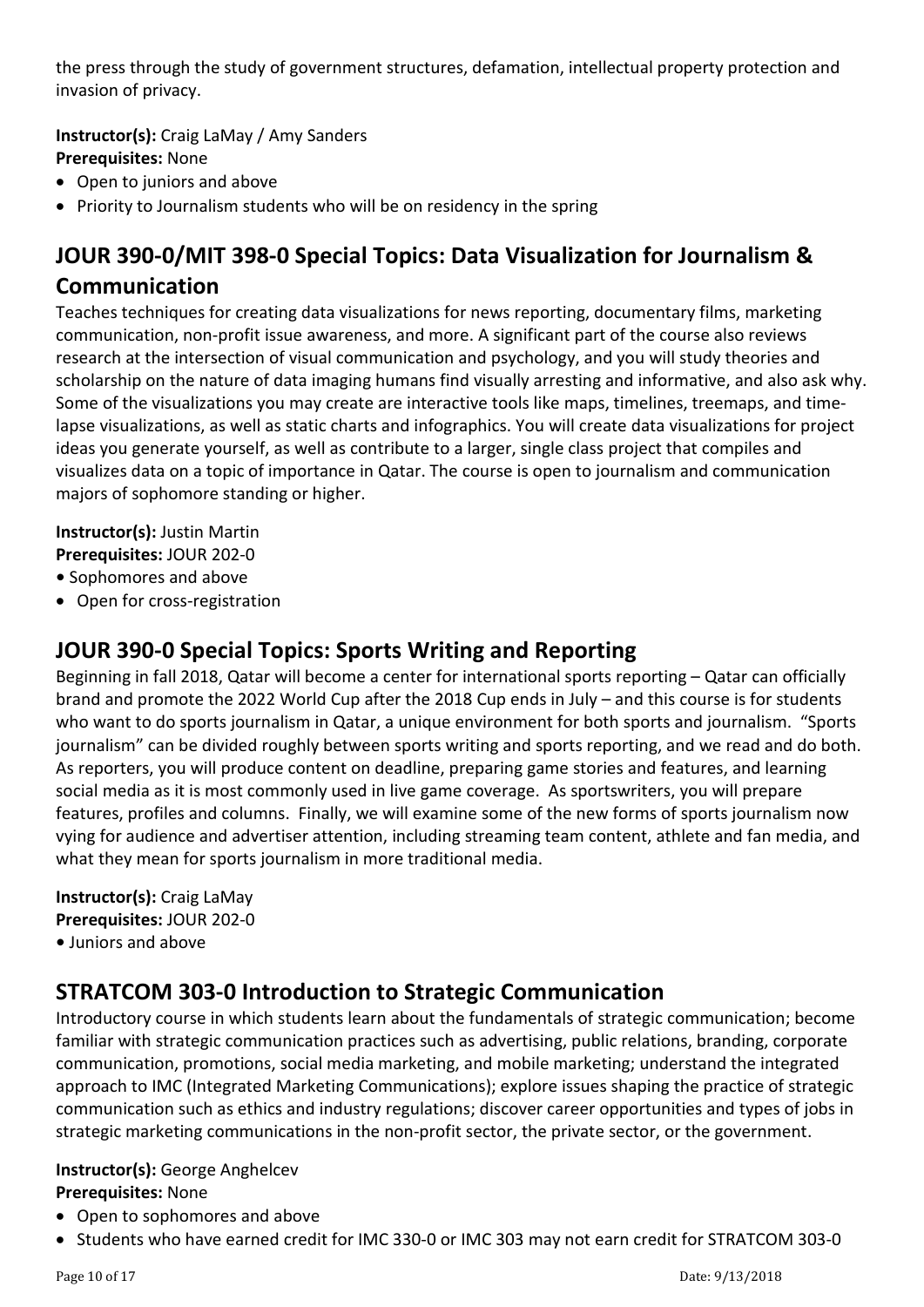• Satisfies Strategic Communication Certificate

## **STRATCOM 305-0 Corporate Storytelling**

Development of message strategies for communicating with consumers and other audiences. Emphasis on understanding audiences, how persuasion works and how brand communications are developed and executed. Hands-on exercises in writing and using digital and social media for effective communications.

#### **Instructor(s):** George Anghelcev

**Prerequisites:** IMC 330-0 or STRATCOM 303-0

- Open to sophomores and above
- Students who have earned credit for IMC 331-0 may not earn credit for STRATCOM 305-0
- Satisfies Strategic Communication Certificate

## **STRATCOM 307-0 Digital, Social and Mobile Marketing**

Focus on the tools, methodologies and programs used by companies to develop, justify, deploy and measure their social and mobile marketing programs. Development of complete social marketing programs for actual companies using best practices, including social monitoring, web analytics, social marketing systems, blogs, Twitter, Google Plus, LinkedIn and other tools. **Instructor(s):** Ilhem Allagui

**Prerequisites:** STRATCOM 303-0

- Open to sophomores and above
- Satisfies Strategic Communication Certificate

# **Liberal Arts Courses**

### **Anthro 242-0: Special Topics: Intro to Anthro in the Middle East**

This course is a survey course of anthropological concepts and methods using the Middle East as a regional focus. The goal is for students to develop conceptual tools to read societies and use that to read and make sense of their own surroundings. Some anthropological concepts that students will grapple with are cultural relativism, kinship, reciprocity, social structure, religion, and gender. Students will learn to think critically about the region loosely known as the Middle East, but which may more aptly be called West Asia and North Africa (WANA). The people, their societies, cultures, religions and ways of life are often stereotyped, misrepresented and misinterpreted in the media and in other corridors of power. How can we study such a vast region to draw more informed conclusions? How can we make sense of the diverse experiences and ways of thought across the many societies? And how can we study the region from within the region? Anthropology is equipped with the tools to think about such questions and unpack the particularities of diverse experiences and ways of life.

**Instructor(s):** Sami Hermez

**Prerequisites:** None

- Open to freshmen and sophomores
- Open for cross-registration
- Satisfies Middle East Studies Minor

### **Anthro 379-0: Advanced Topics: Troubling Gender: Anthro persp**

In this course, students explore anthropological perspectives on gender. They will learn about people's gendered practices, knowledges and everyday lives in a range of societies. They will tackle debates in the field of gender studies and explore these debates through ethnog raphies. How are femininity and masculinity defined and embodied across cultures? How do race, class, religion and sexuality intersect with gender? How is mobility gendered? We will explore these and other questions, and analyze the way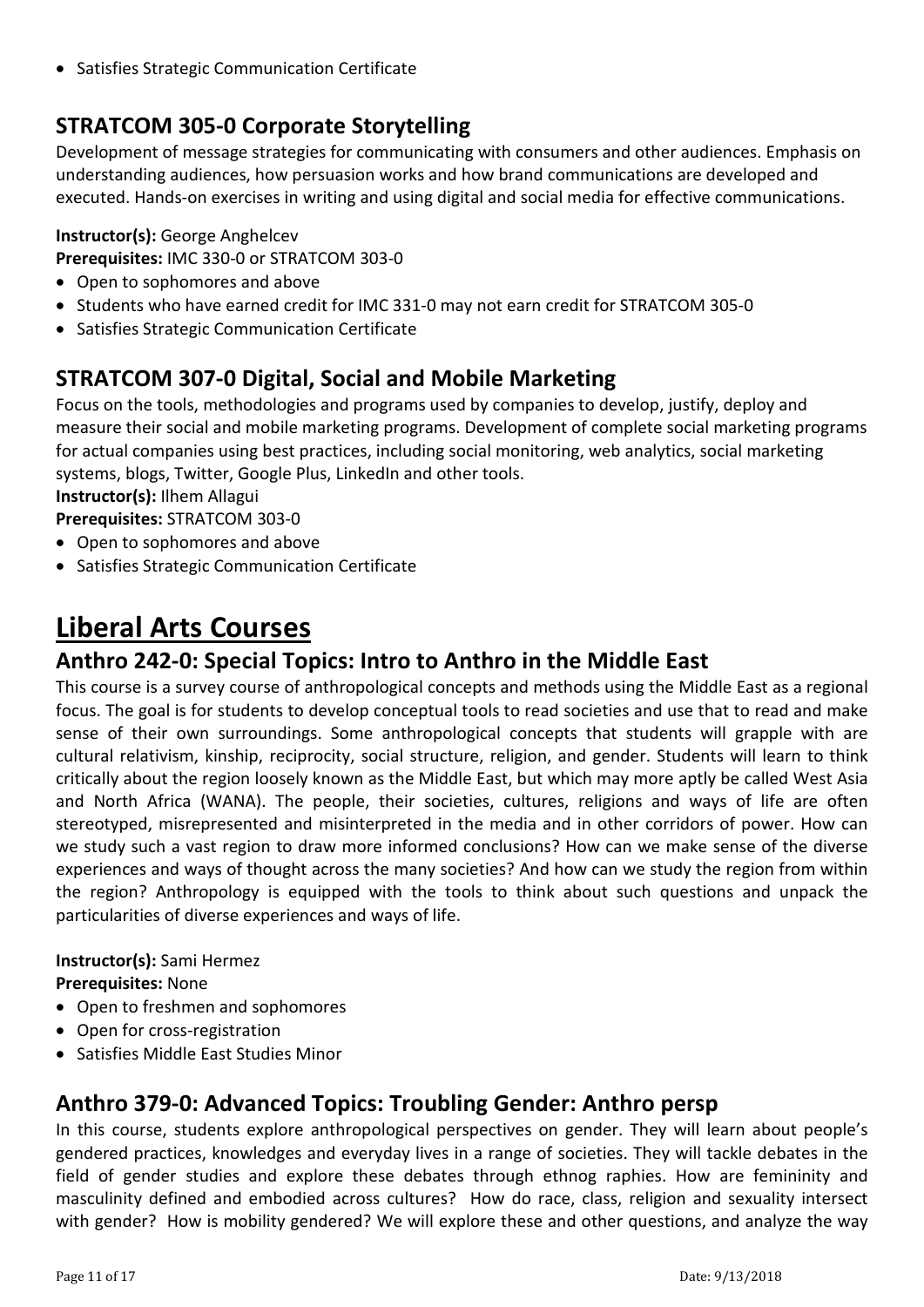feminist intellectuals have troubled gender and opened up new spaces of thinking. The class will work together on an ethnographic project that explores the way mobility and space are gendered in Qatar.

**Instructor(s):** Sami Hermez **Prerequisites:** None

- Open to sophomores and above
- Open for cross-registration

## **Arabic 142-0 Arabic for Media**

Media professionals make significant linguistic choices on a daily basis. This course is designed to offer students the opportunity to reflect on these linguistic decisions with a broad theoretical background and aims to:

1) inform the linguistic decision-making process of media students and professionals

2) develop linguistic critical skills of media consumers and producers

Students will utilize the newly acquired theoretical knowledge to develop their understanding of media discourse delivered in spoken and written Modern Standard Arabic. The course is also hands-on in that it will require students to examine media campaigns and analyze and create media productions. This course will be delivered via class instruction and via a MOOC. All students must complete the online MOOC on Coursera by the end of the term and take all the scheduled assignments. Students are required to have a Coursera account associated to their university email.

It is assumed that students will enter the course with different levels of proficiency in written and spoken Modern Standard Arabic; however, an intermediate proficiency level is required (equivalent to ACTFL intermediate high or CEFR B2). The assessment of student achievement will be based on developed competencies during the semester.

#### **Instructor(s):** Mounir Ouanaimi

**Prerequisites:** Intermediate proficiency in Modern Standard Arabic

- Open to freshmen and above
- Instructor permission is required students should email the instructor for permission to register at: mounir-ouanaimi@northwestern.edu
- Open for cross-registration
- This course carries 0.5 NU-Q units
- Satisfies Middle East Studies Minor

### **Econ 242-0 Principles of Economics**

This introductory course studies basic economic concepts and theories. It is divided into two main parts: microeconomics and topics on macroeconomics. The module examines central economic ideas including supply and demand, market structures, consumers, public policy and monopoly as well as macroeconomic indicators such as gross domestic product, inflation and unemployment. Issues on economic growth, financial systems and capital markets are also discussed (including Islamic finance). Whenever possible, examples from Qatar and other economies in the Gulf region will be used to illustrate the material being discussed. The content and delivery of the course are suitable to students who are not pursuing a major in economics. Topics are discussed in a relatively non-technical way. Analytical explanations will focus on graphs rather than mathematics.

### **Instructor(s):** Giovanni Bandi

- Open to sophomores and above
- Open for cross-registration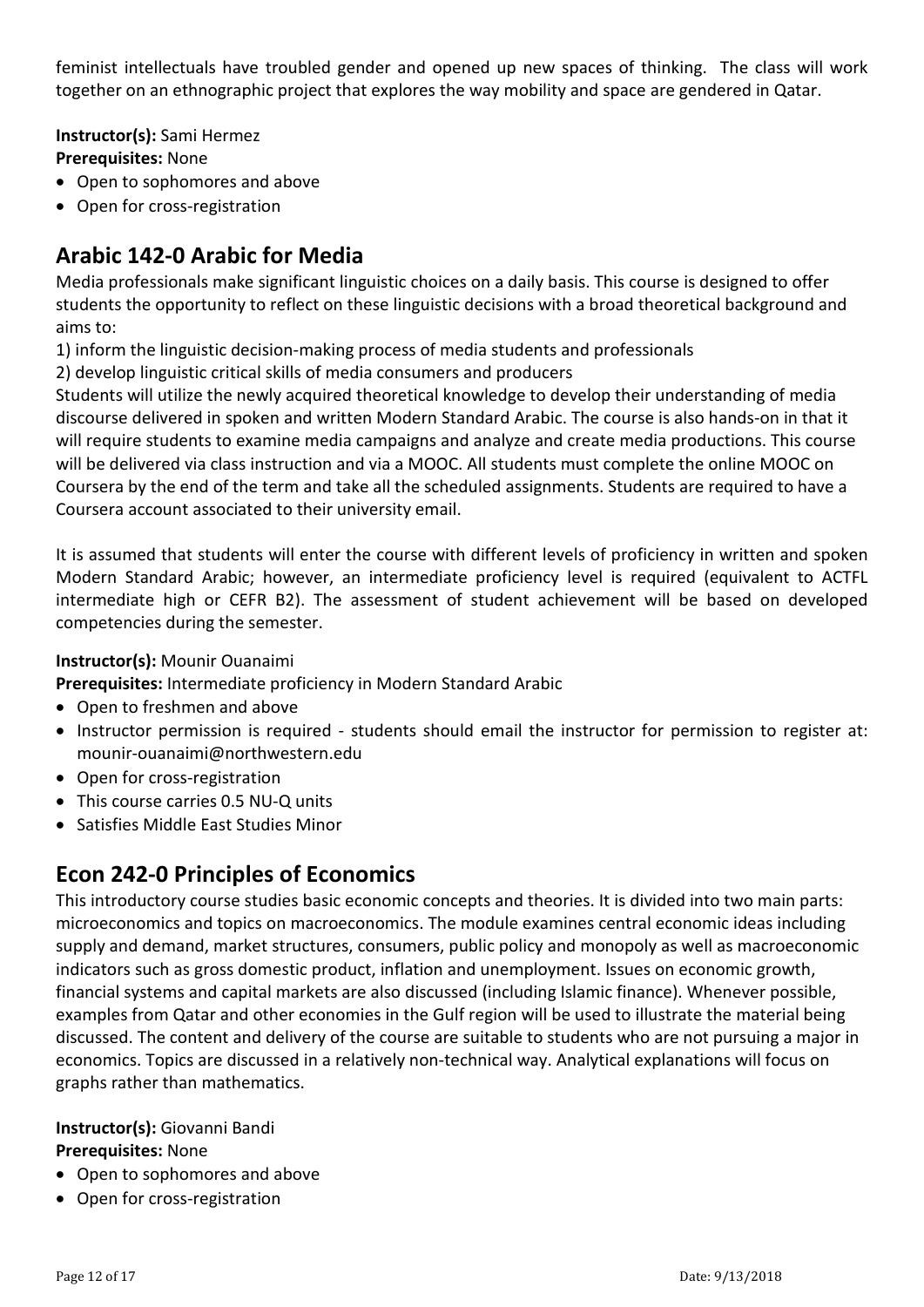### **ENGL 103-1 First-Year Writing**

The primary goal of this course is to improve writing skills within an academic setting. It is designed to help a student become a more efficient and successful writer by also strengthening skills in reading and analyzing texts. It recognizes that writing is indeed a process. This means that whether a writer starts with a thesis, an outline, or an assigned topic, there will be many steps and missteps involved in producing the final essay. Multiple phases of the writing process will be carried out, such as workshop, peer review, and one-on-one conferences with the instructor. Each semester, a different theme will serve as a focal topic for readings, discussions, and writing assignments.

**Instructor(s):** Bronwyn Jean Bethel / Aaron LaDuke / Maria Lombard / Sam Meekings / James Hodapp **Prerequisites:** None

• Mandatory for all freshmen

### **ENGL 242-0 Topics in Literature: Women's Literature**

The focus of this course is to examine women's literary voices as they respond to their historical context and their place in society. This course looks at the tradition of women writers in the English language, while some translations of significant women's writing outside of the English tradition may also be examined. The course will trace the development of women's literature through significant full-length works, short texts, essays, and poetry. The time period covered is the eighteenth century to the contemporary era, exploring themes of economic, cultural, political, and personal importance to women authors.

#### **Instructor(s):** Maria Lombard

#### **Prerequisites:** None

- Open to sophomores and above
- Open for cross-registration

### **ENGL 379-0 Special Topics: Creative Writing**

This course introduces students to the basic principles of creative writing. Students will learn how to communicate original ideas in a range of genres and styles. Students will practice a variety of literary techniques in order to develop their creative faculties and abilities. The course will also serve as an introduction to the basic elements and craft of writing original short fiction and poetry in English. Students will be exposed to literary conventions through selected readings, and will use this exposure to help them produce their own original creative work. As well as developing their own writing, students will learn how to critique creative work by participating in regular peer-led writing workshops.

#### **Instructor(s):** Sam Meekings

**Prerequisites:** None

- Open to juniors and above
- Open for cross-registration

### **ENGL 379-0 Special Topics: World Lit-Tech & Environment**

Two of the most significant developments in the last few decades around the globe have been the increased role of technology in our lives and the realization that environmental crises threaten the globe. Not only do these phenomena affect the material world that we live in, but they also shape the way literature, film, and other media represent the world. In turn, media shapes the way that we think about these topics and how we act in regards to them. Recent advancements in technology have undoubtedly changed the way humans interact, as well as the way we move and how we move ideas and texts. We communicate instantly and seemingly seamlessly, but are there costs to this new easy communication and movement? Big data has been used to corrupt elections, spread fake news, and upend economies as well help us instantly message friends and see Kylie Jenner's snaps. In this course, we try to come to terms with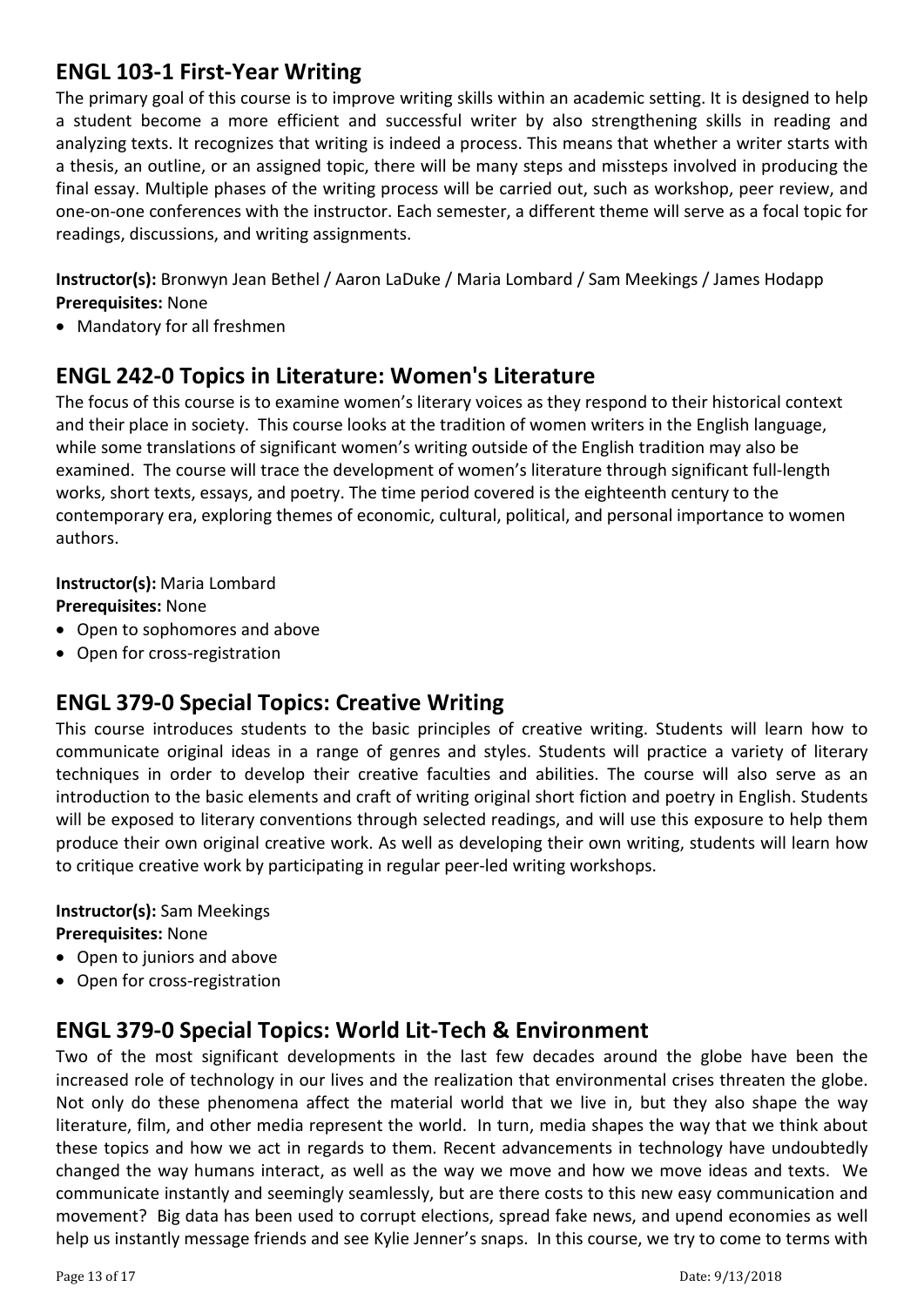the advantages of digital technology while acknowledging its inherent dangers. Similarly, the globe has developed an obsession with "green" movements that take seriously global climate change and pollution, but they often come into direct conflict the goals, often short-sighted, of global capitalism. How do we reconcile these concerns? While one can certainly use technology to better manage global warming, pollution and other dangers, these phenomena seem to exist in part because we rely so heavily on technology. We will explore these questions and many others in this course to get a handle on the dynamic interplay of these topics.

**Instructor(s):** James Hodapp **Prerequisites:** None

- Open to juniors and above
- Open for cross-registration

### **History 242-0 Topics in History: What is Modern Europe?**

What is Modern Europe? This course explores the last 250 years of European history to find an answer. It will not cover everything. It is designed to be an analysis of the ideas, people and events that transformed Europe from small territorial states to industrial empires that spread around the world and then collapsed. Our goal is to uncover how Europeans lived through these changes and over time transformed them into a definition of modernity that lives on today. Ultimately, this course argues that understanding the history of Modern Europe is essential for understanding how the modern world is defined.

## **Instructor(s):** Christopher Sparshott

**Prerequisites:** None

- Open to freshmen and sophomores
- Open for cross-registration

### **History 387-0 Islam Shaping African History**

How did Islam come to have such primacy in African history? What are the currents of Islamic thought that have come to shape African lives? How did Africans affect Islamic religious culture? This course aims to answer such questions with an overview of fourteen centuries of Islam in Africa. Although not an exhaustive history, we will outline major historical shifts, consider broad intellectual currents and discuss some of the main historiographical debates surrounding Islam in Africa.

**Instructor(s):** Zachary Valentine Wright **Prerequisites:** None

- Open to juniors and above
- Open for cross-registration
- Satisfies Middle East Studies Minor

### **INTERDIS 203-0 Ways of Knowing**

What do we know? How do we know it? What is the best way of gathering data to learn what we do not currently know? How do we process our current knowledge and use it as a basis for action? These epistemological questions are addressed differently by different disciplines or academic groups trained to investigate problems following certain, agreed-upon rules of analysis. The theme of climate change, a topic of particular importance to students and the world at large, functions as a concrete mental hook for the students to better understand diverse epistemologies and methodologies: how different disciplines address these questions in different ways. Each professor will introduce methods and protocols from his/her discipline to discuss different ways of knowing. But by weaving together lectures, discussions, and assignments, the course will also underscore the interconnectedness of our disciplines and the value of an interdisciplinary approach to understanding and solving the complex problems of our times.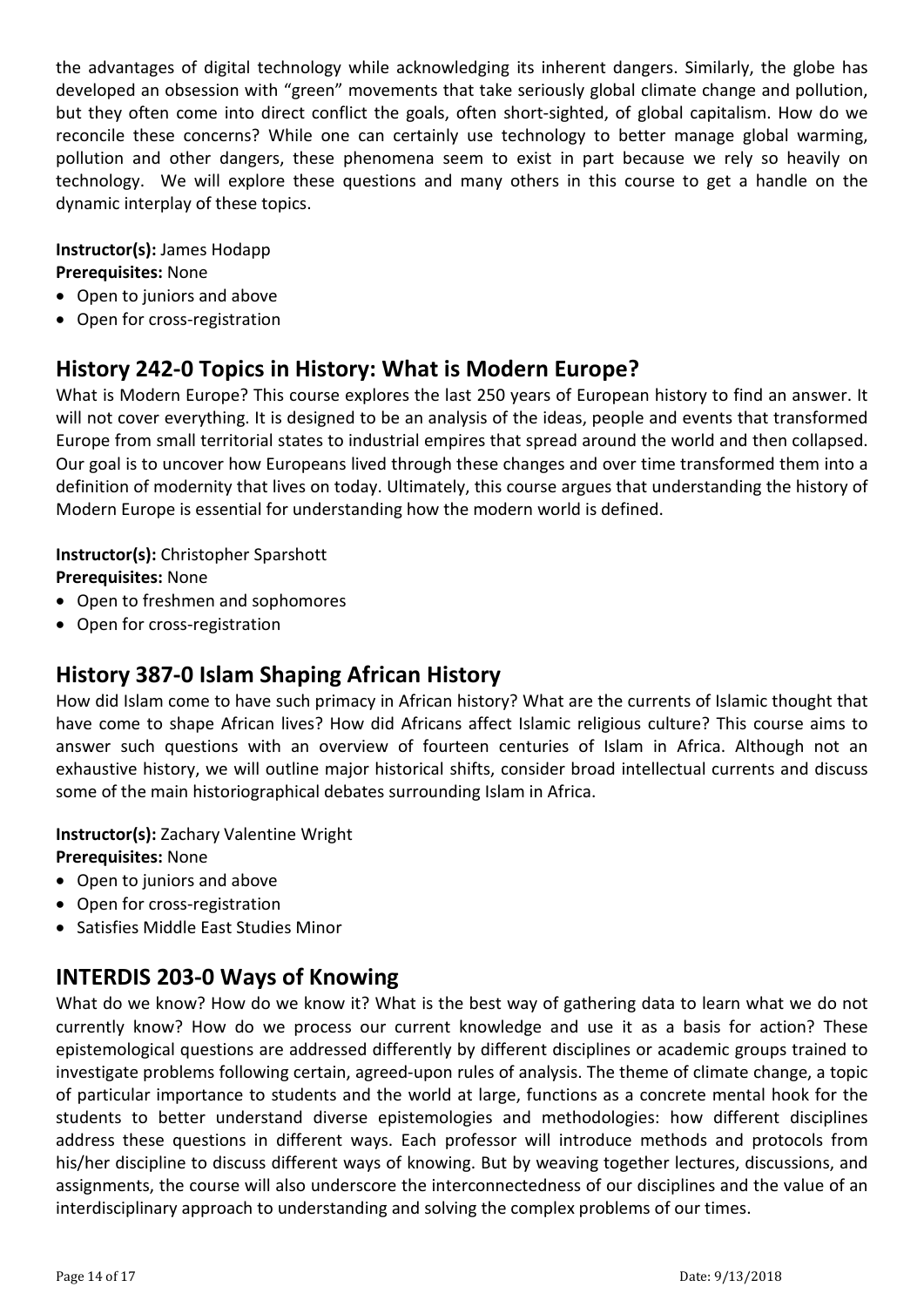### **Instructor(s):** Jocelyn Mitchell and Christopher Sparshott **Prerequisites:** None

• Open to sophomores and above

## **INTERDIS 242-0 Topics in Science and Technology Studies: Introduction to Science and Technology Studies**

This course introduces the interdisciplinary field of science and technology studies (STS), which is the study of science and technology in social context. Drawing on insights from the history and sociology of science and technology, the course discusses topics related to how and why people shape, develop, use, adapt, and contest scientific knowledge and technologies. It introduces important concepts such as "everyday science" and "sociotechnical system" in order for students to understand how science works and how to think about our technological world.

**Instructor(s):** Anto Mohsin

**Prerequisites:** None

- Open to freshmen and sophomores
- Open for cross-registration

## **INTERDIS 301-0 Doha Seminar: Behind the Headlines: Context and Meaning of Qatar on the World Stage**

This honors course seeks to locate historical contexts and ideological meanings that underpin Qatar's complex and varied approaches to nation building, development, and international influence. Qatar's process of identity making, as with all nations and individuals, is internally contested, subject to cultural hybridities, and often is not received as intended by outsiders. Such continually reworked portraits both respond to immediate concerns and try to strike a chord with deeper cultural memories, traditions of the Gulf and the wider Muslim world whose relationship to Western modernity are still being worked out. This course will examine Qatari and regional debates on religious doctrine, race, class, gender roles, educational change, sports, public art, and media. Guest discussants who are recognized authorities in particular fields will often join classroom exchanges.

**Instructor(s):** Zachary Wright & Khaled Al Hroub

**Prerequisites:** None

- Open to juniors and above
- Open for cross-registration
- If interested contact Michelle Telafici at [m-telafici@northwestern.edu](mailto:m-telafici@northwestern.edu)
- Satisfies Middle Eastern Studies Minor

### **INTERDIS 379-0 Advanced Topics in STS: Energy, Environment, & Society**

This course examines the techno scientific, sociological, historical, cultural, political, and environmental aspects of our energy production, distribution, and consumption. It draws from the literature of science and technology studies (STS) to discuss the sociotechnical system of our energy sources. The course topic may be on electricity, oil, natural gas, or on any other form of energy sources, but the emphasis is on the understanding the multiple dimensions of our energy system.

#### **Instructor(s):** Anto Mohsin

- Open to sophomores and above
- Open for cross-registration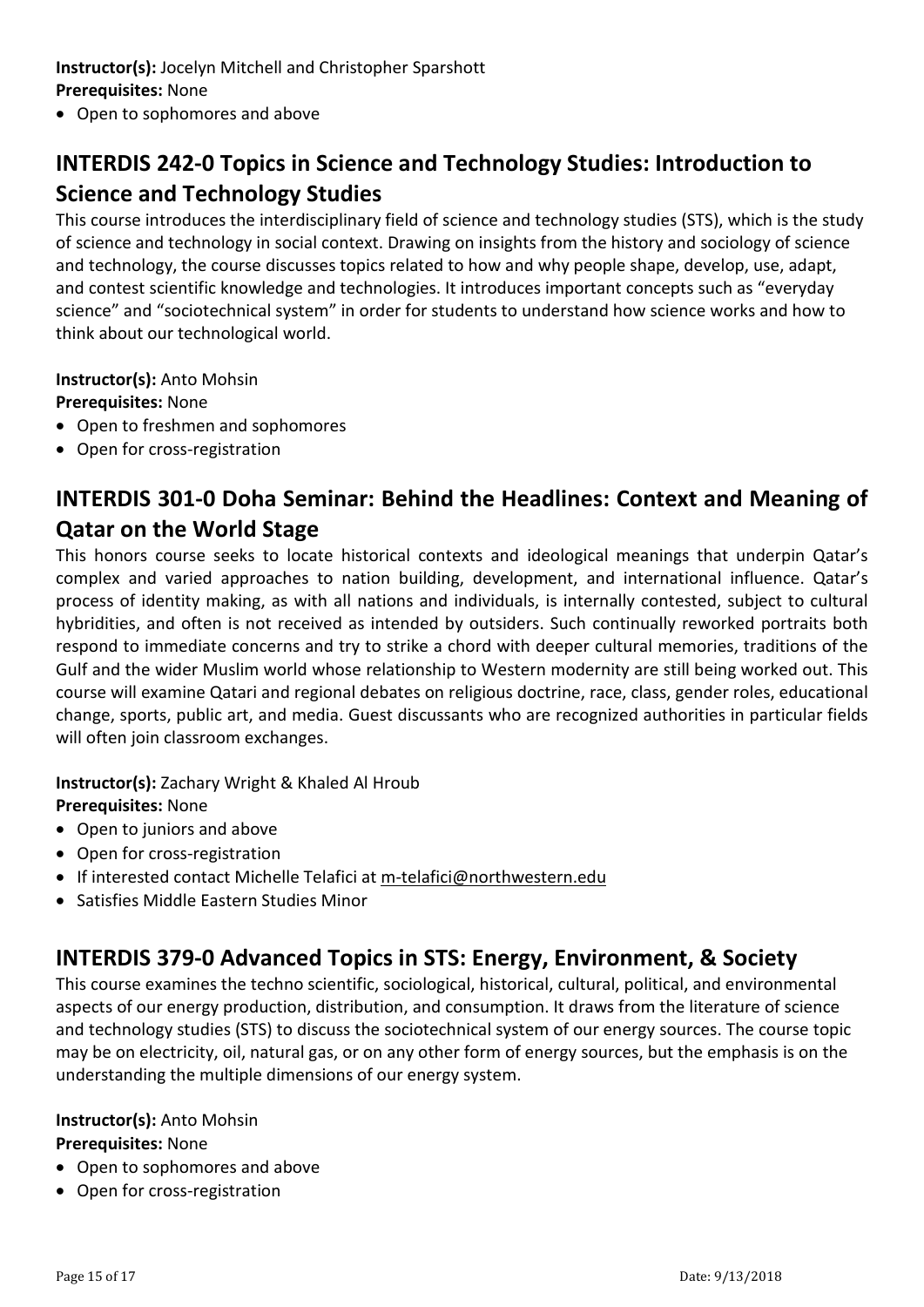## **Phil 242-0 Topics in Philosophy: Introduction to Philosophy**

This course will introduce students to a range of philosophical topics, questions, and puzzles. Topics may include: the foundation of morality, free will, personal identity, the nature of minds, the possibility of genuine knowledge, the legitimacy of government, questions about justice and power, the meaning of life, and the nature of death. We are going to approach these topics from a number of different perspectives and use classical and contemporary texts, dialogues, movies, short stories, and podcasts. As we explore these questions, we are going to practice how to identify, understand, and assess arguments, as well as how to challenge basic assumptions, analyze concepts, draw distinctions, and read difficult texts. The goal of this class is to strengthen your ability to think, read, and write critically and to contribute to conversations about perennial human concerns.

### **Instructor(s):** Torsten Menge

**Prerequisites:** None

- Open to freshmen and sophomores
- Open for cross-registration

## **Phil 242-0 Topics in Philosophy: Ethics-Politics of Immigration**

The course addresses the topic of immigration from the standpoint of social and political philosophy. An estimated 244 million people live outside of the country of their birth, often as a result of economic inequality, civil war, environmental degradation, and the desire to reunite with family members. At the same time, states enjoy broad powers to police their borders using violence. The goal of this course is to inform ourselves about the nature of immigration and to critically assess immigration policies from an ethical perspective. Topics may include: border controls and admissions policy, citizenship, human trafficking, the treatment of unauthorized immigrants, the role of immigration in economic development, and the role of gender and race in immigration. As we explore these topics, we will practice reading and critically engaging with argumentative texts, challenging basic assumptions, analyzing concepts, and assessing arguments.

#### **Instructor(s):** Torsten Menge

**Prerequisites:** None

- Open to sophomores and above
- Open for cross-registration

### **Poli\_Sci 242-0 Topics in Political Science: American Politics**

This course provides an introduction to American politics and government. We will explore the US constitution, the three branches of government, the news media, public opinion and political participation, and campaigns and elections. We will follow the American elections with interactive blogs, and end with a comparative and critical perspective on US democracy. An introduction to American politics is essential for students to understand American influence and capacity on foreign policies and current events.

**Instructor(s):** Jocelyn Mitchell **Prerequisites:** None

- Freshmen and sophomores
- Open for cross-registration

## **Poli\_Sci 387-0 Advanced Topics in Political Science: Contemporary Arab Thought**

This course covers various ideologies and schools of Arab thought from the late 19th century up to current times. The intent of teaching and class discussion is to engage with the main principles of ideologies and thinkers that have dominated intellectual activism in the Arab region. The course aims at examining the